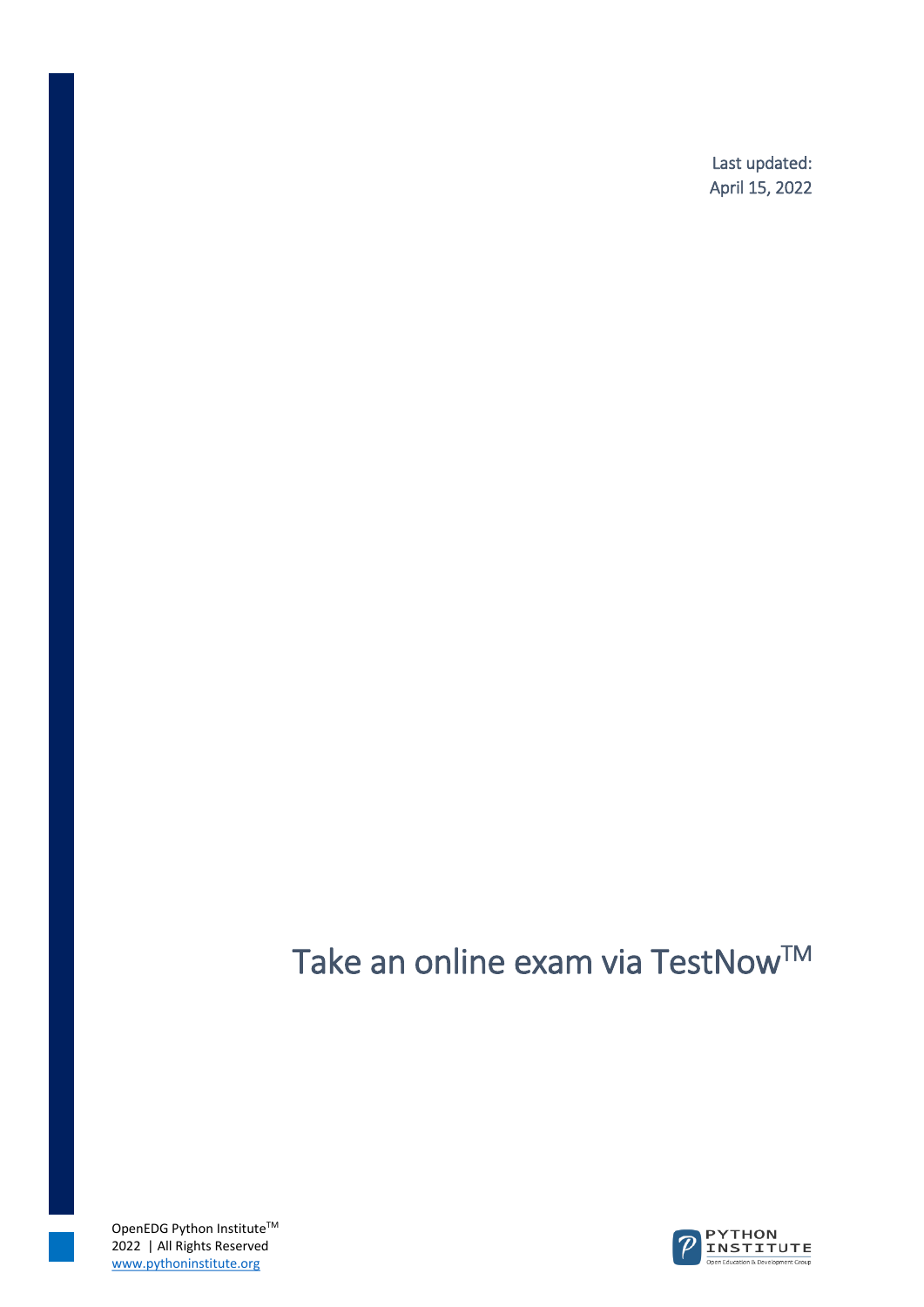**Step 1**: Go t[o https://edube.org/testing-service,](https://edube.org/testing-service) enter your user data, and click *Log in*.

| Log in               |  |
|----------------------|--|
| Email                |  |
| Password             |  |
| I forgot my password |  |
| Log in               |  |

**Step 2:** Click the *Certify* tab.

| <b>TEST CANDIDATE <math>\blacktriangledown</math></b> | $\Box$ Mailbox (0) |
|-------------------------------------------------------|--------------------|
| Certify<br><b>Exam History</b>                        |                    |
|                                                       |                    |

**Step 3**: There are two ways you can launch your exam session.

**Method #1**: Click *Take Exam*, and enter your code to begin the exam immediately.



## **Method #2**: Click *Assign Voucher*, and enter the code to take the exam later.



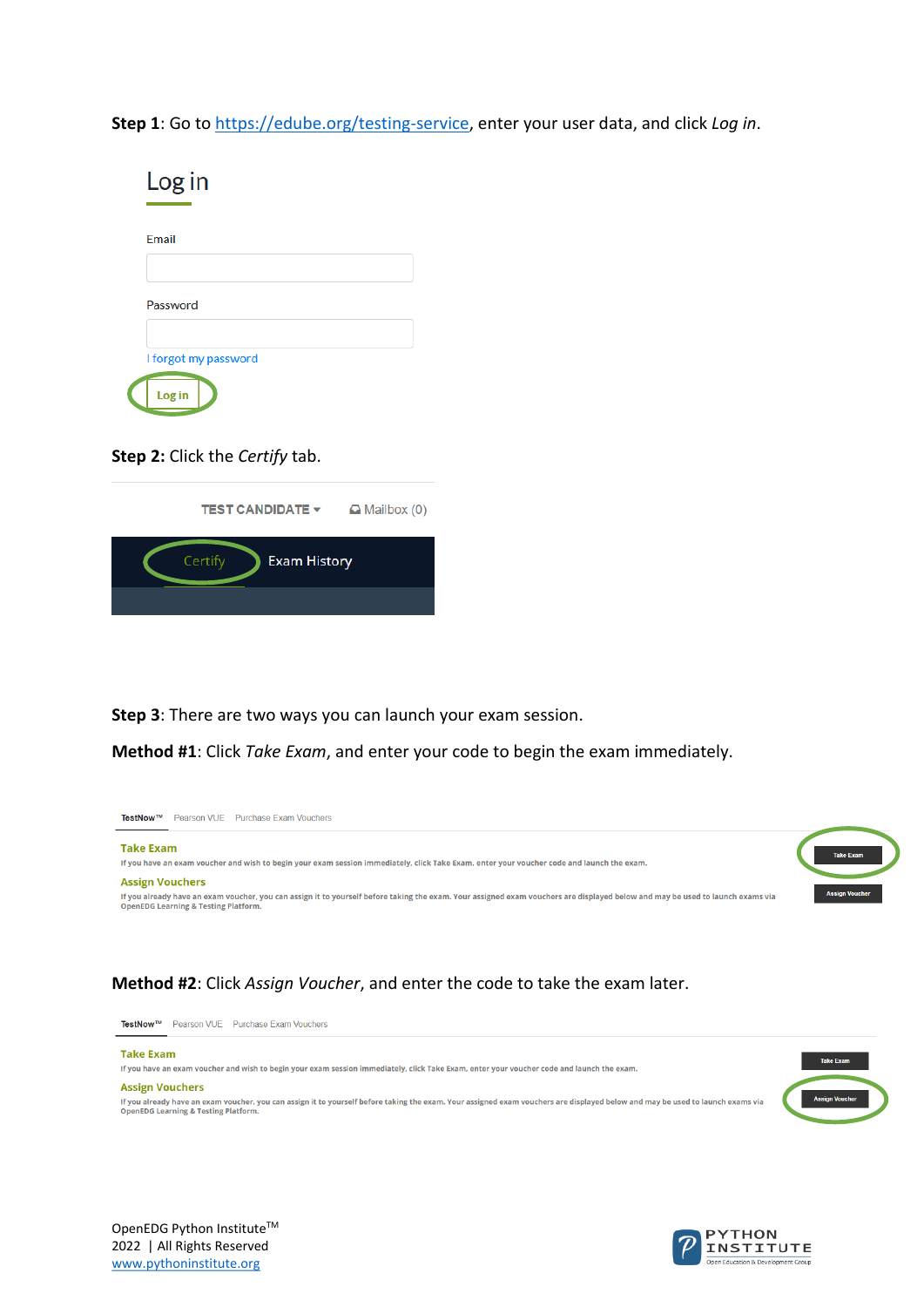You will notice that your exam voucher has been assigned to your account. When you are ready to take the exam, log in to your account, and click the *Launch Exam* button located next to your voucher code.

| TestNow™                                                                  | Pearson VUE Purchase Exam Vouchers                                                                                                                                             |                        |                  |                                |
|---------------------------------------------------------------------------|--------------------------------------------------------------------------------------------------------------------------------------------------------------------------------|------------------------|------------------|--------------------------------|
| <b>Take Exam</b>                                                          | If you have an exam voucher and wish to begin your exam session immediately, click Take Exam, enter your voucher code and launch the exam.                                     |                        |                  | <b>Take Exam</b>               |
| <b>Assign Vouchers</b><br><b>OpenEDG Learning &amp; Testing Platform.</b> | If you already have an exam voucher, you can assign it to yourself before taking the exam. Your assigned exam vouchers are displayed below and may be used to launch exams via |                        |                  | <b>Assign Voucher</b>          |
| <b>Voucher Code</b>                                                       | <b>Exam Name</b>                                                                                                                                                               | <b>Must Be Used By</b> | <b>Exam Mode</b> |                                |
| testZMMEHV9O                                                              | PCEP - Certified Entry-Level Python Programmer                                                                                                                                 | April 16, 2022         | Non-Proctored    | <b>Launch Exam</b><br>Unassion |
|                                                                           |                                                                                                                                                                                |                        |                  |                                |

## If you want to unassign the voucher code from your account, click *Unassign*.



**Step 4:** The moment you launch your exam, you are asked to read and accept the Exam Policies. Click *Proceed* to continue.



www.pythoninstitute.org

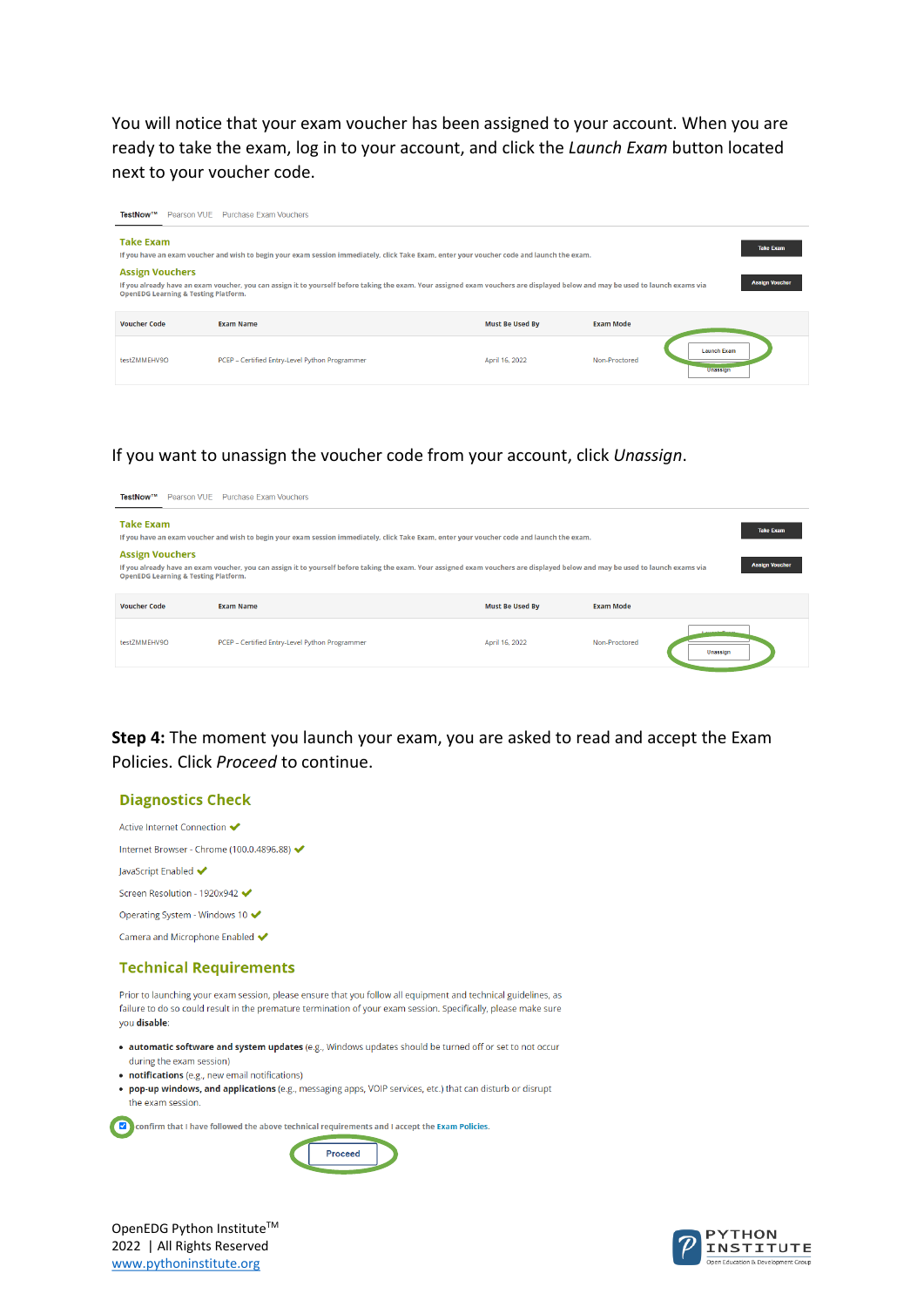**Note that if your Test Candidate profile is not active, you will now need to complete it with the following information: full name, date of birth, address, gender.**

**Step 5:** You will see a screen with your Test Candidate details. Click *Begin session* to start your exam.

| <b>Test Candidate &amp; Exam Details</b>                                                                                                                                  |
|---------------------------------------------------------------------------------------------------------------------------------------------------------------------------|
| - Test Candidate Details                                                                                                                                                  |
| OpenEDG ID: OEDG1060198<br><b>First Name: Test</b><br>Last Name: Candidate<br>Email Address: testcandidate@openedg.org<br><b>Country: US</b><br>Date of Birth: 01/01/2000 |
| $=$ Exam Details                                                                                                                                                          |
| Exam Name: PCEP - Certified Entry-Level Python Programmer<br>Exam Version: PCFP-30-02<br><b>Voucher Code: test2FHEOXZX</b>                                                |
| <b>Exam Language:</b>                                                                                                                                                     |
| English                                                                                                                                                                   |
| <b>Begin session</b>                                                                                                                                                      |

Good luck!

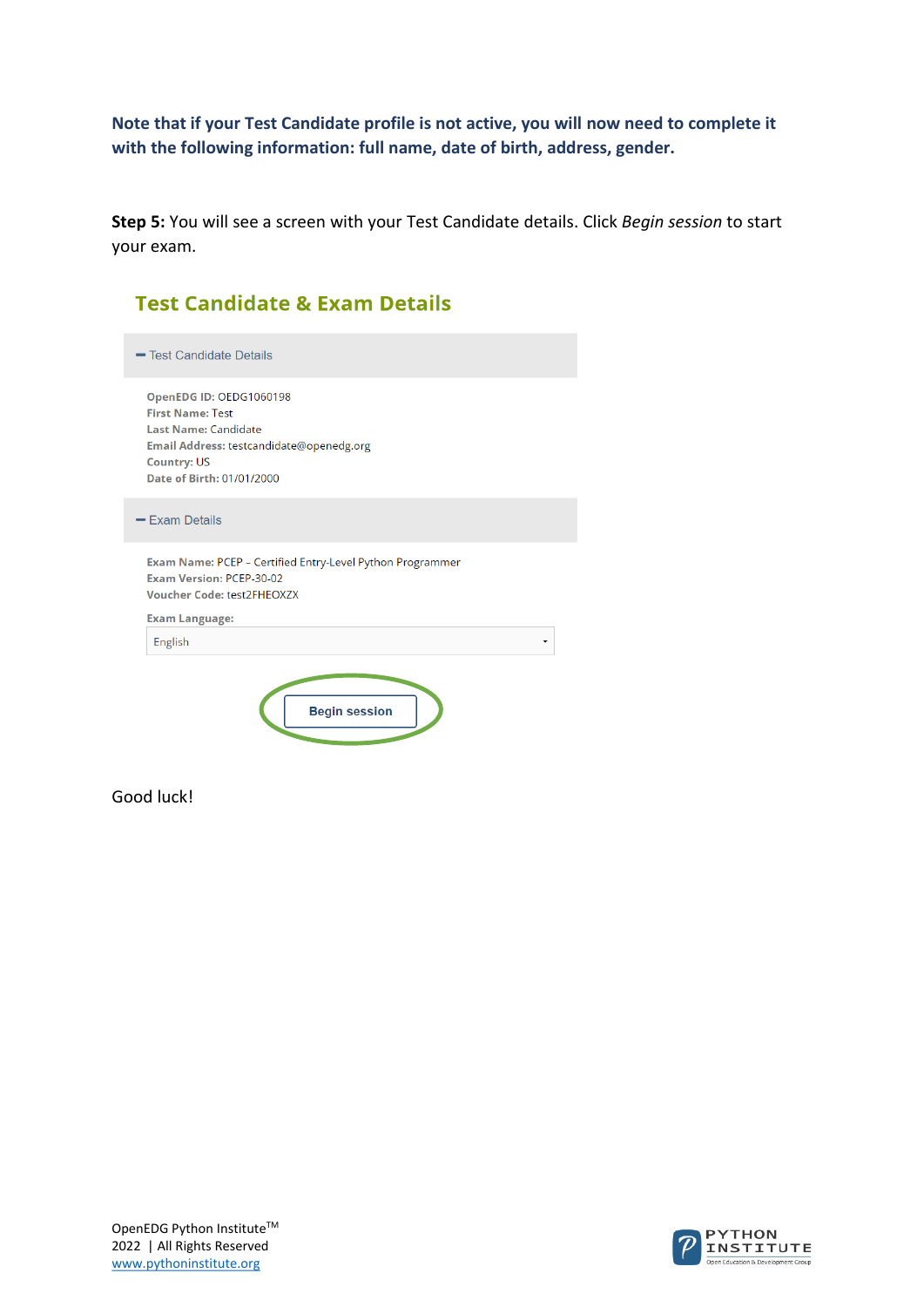## FAQ

1. I want to choose the Spanish version of the exam. Where can I find the option to change the language of the exam?

Some exams are available in different language versions. Select the language version from the drop-down list before beginning your exam.

| $-$ Exam Details                                                                                                           |  |  |
|----------------------------------------------------------------------------------------------------------------------------|--|--|
| Exam Name: PCEP - Certified Entry-Level Python Programmer<br><b>Exam Version: PCEP-30-01</b><br>Voucher Code: testZMMEHV9O |  |  |
| <b>Exam Language:</b>                                                                                                      |  |  |
| English                                                                                                                    |  |  |
| English                                                                                                                    |  |  |

2. I can't launch my exam. I'm asked to provide the proctor's username and password.

If you are taking a proctored version of the exam, please ask your exam proctor/invigilator to authorize and launch your session.

| $-$ Exam Details                                                                                                       |
|------------------------------------------------------------------------------------------------------------------------|
| <b>Exam Name:</b><br><b>Voucher Code:</b><br><b>Exam Language: English</b>                                             |
| - Proctor Authorization                                                                                                |
| $\Box$ As a Proctor of this exam, I have verified the candidate's ID and exam information.<br><b>Proctor Username:</b> |
| <b>Proctor Password:</b>                                                                                               |
| <b>Begin session</b>                                                                                                   |

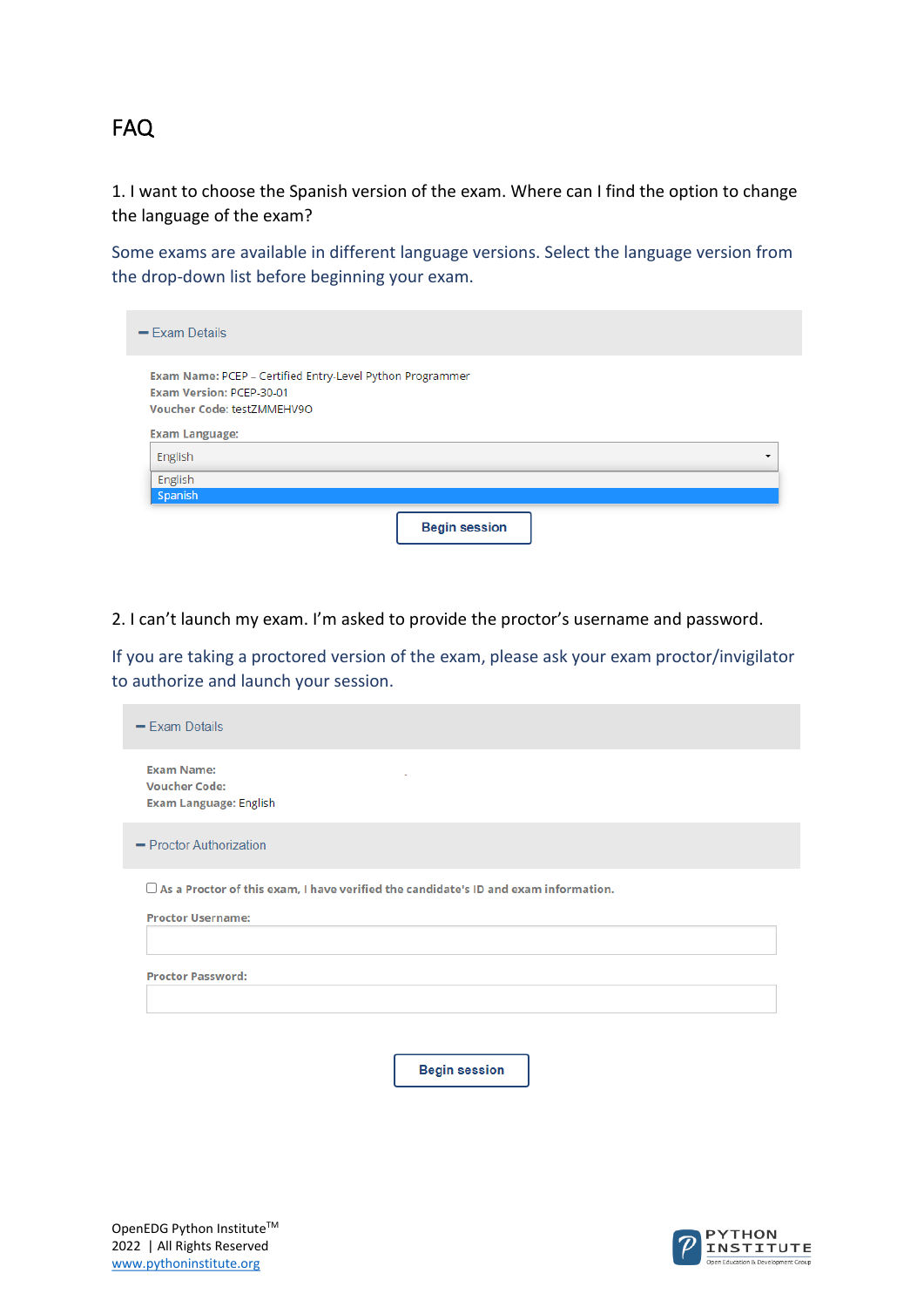3. I can't find my "Certify" tab and I'm not able to assign my exam voucher. What can I do?

If the *Certify* tab is not available in your account, please switch from the *Learner* account to the *Test* Candidate account.



4. My voucher is not working. Why?

It's possible that you are entering your exam voucher in the wrong field. Please make sure that you are trying to assign your exam voucher in the *Certify* tab.

|                 |                       | Study | Practice |  |
|-----------------|-----------------------|-------|----------|--|
|                 |                       |       |          |  |
| <b>Practice</b> |                       |       |          |  |
| Test0a1b2c3d    | <b>Redeem Voucher</b> |       |          |  |
| Invalid code.   |                       |       |          |  |